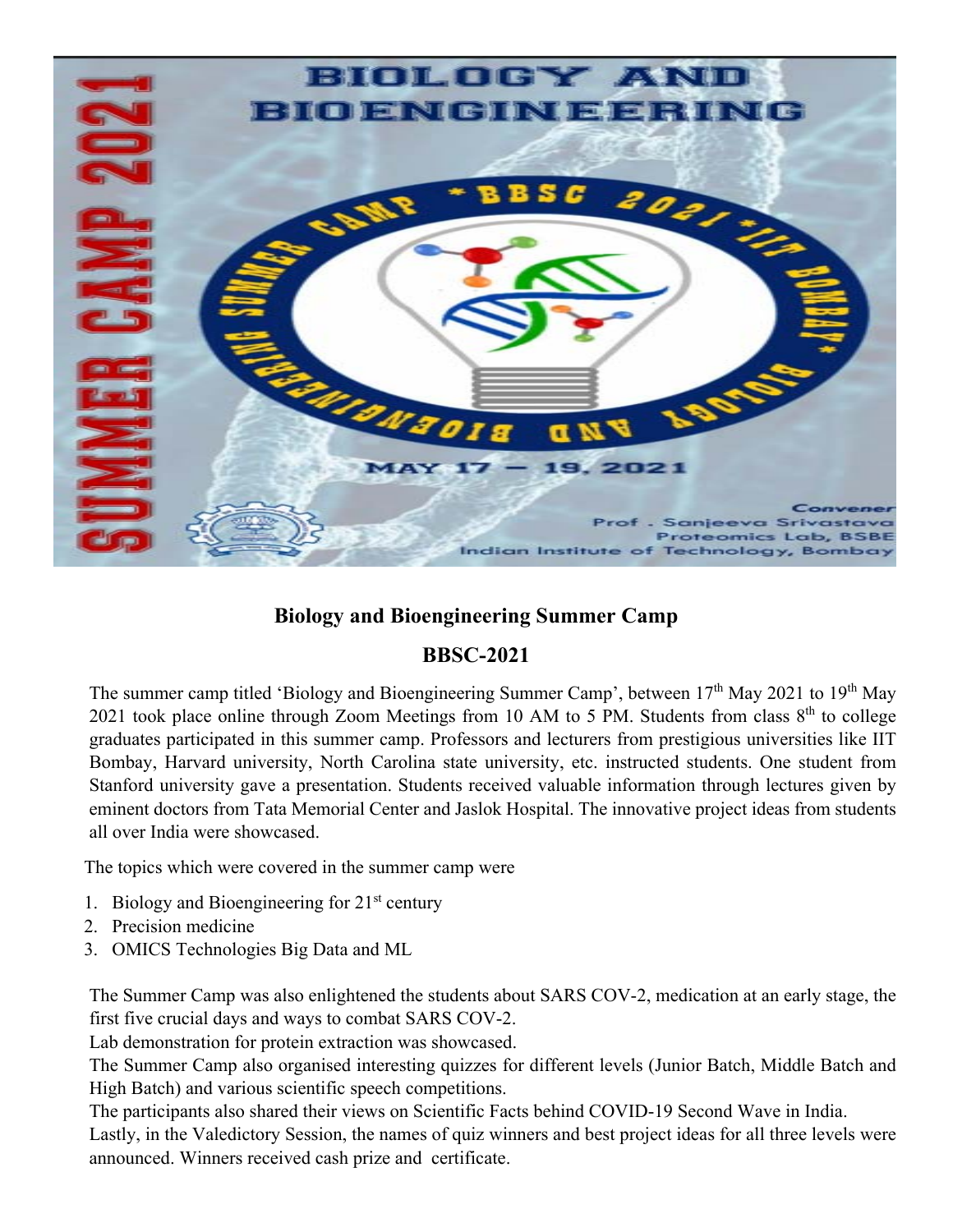It was very enriching summer camp for students to learn how to use softwares to create suitable proteins for medicine to fight diseases like cancer.

## **DETAILS OF PARTICIPANTS AND THEIR ACHIEVEMENTS**

| S.No. | Class/Sec | Name and Picture of Student | Teacher<br>in-<br>charge  | <b>Certificate Received</b>                                                                                                                                                                                                                                                                                                                                                                                                                                         |
|-------|-----------|-----------------------------|---------------------------|---------------------------------------------------------------------------------------------------------------------------------------------------------------------------------------------------------------------------------------------------------------------------------------------------------------------------------------------------------------------------------------------------------------------------------------------------------------------|
| 1.    | IX F      | Areeb Ahmad                 | Ms. Seema<br>Misra        | Award Certificate<br>This certificate is presented to<br>Areeb Ahmad<br>a student of Class 9 studying at Delhi Public School,<br>Mathura Road for securing 2nd rank in a science<br>competition on previously conducted science project<br>conducted during the Biology and Bioengineering<br>Summer Camp 2021 at the Indian Institute of<br>Technology Bombay during May 17-19, 2021<br>20-05-2021<br>Sangear Simolas<br>Date<br>Convener<br>Cash prize - Rs. 1000 |
| 2.    | IX G      | Vidushi Rajvanshi           | Ms. Niyati<br><b>Bahl</b> | Certificate of Merit<br>This is to certify that<br>Vidushi Rajoanshi<br>studying at Delhi Public School, Mathura road for being the Quiz Winner<br>on Day-2 (Category: Junior) conducted during the Biology and<br>Bioengineering Summer Camp 2021 at the Indian Institute of Technology<br>Bombay during May 17-19, 2021<br>20-05-2021<br>Sanjeña Sirval<br>Cash prize - Rs. 500                                                                                   |
| 3.    | X B       | Kush Kukreja                | Ms.Sheetal<br>Srivastava  | Cortificato of Morit<br>This is to certify that<br><u>Kush Kukreja</u><br>studying at Delhi Public School, Mathura road for being the Quiz Winner<br>on Day-3 (Category: Junior) conducted during the Biology and<br>Bioengineering Summer Camp 2021 at the Indian Institute of Technology<br>Bombay during May 17-19, 2021<br>20-05-2021<br>Sanjena Simola<br>Cash prize - Rs. 500<br>cash prize - Rs. 1500                                                        |